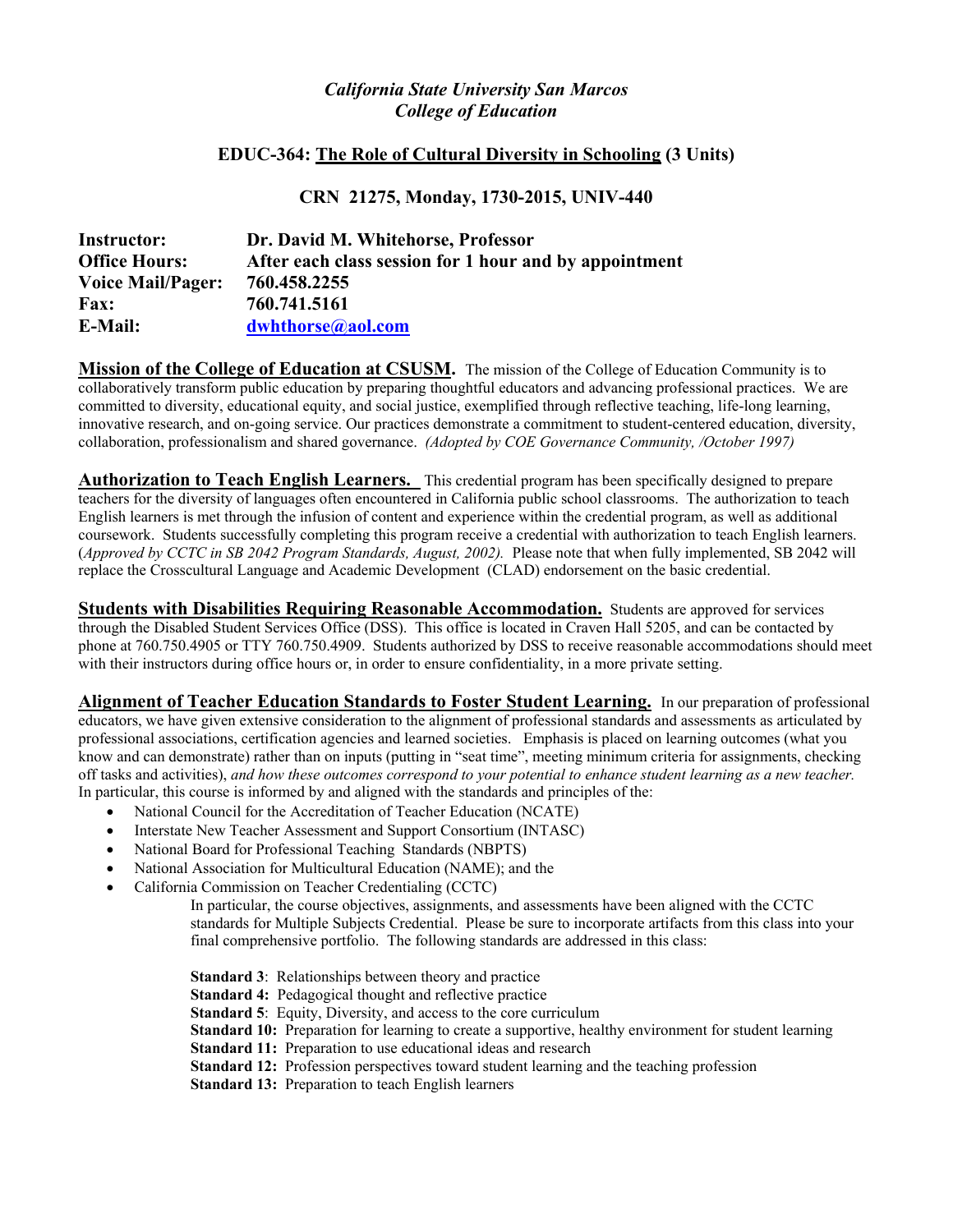**Teacher Performance Expectation (TPE) Competencies.** This course is designed to help teachers seeking the Multiple Subjects Credential to develop the skills, knowledge, and attitudes necessary to assist schools and districts in implementing an effective program for all students. The successful candidate will be able to merge theory and practice in order to realize a comprehensive and extensive educational program for all students. The following TPE's are addressed in this course:

| Primary Emphasis:                                    | Secondary Emphasis:              |
|------------------------------------------------------|----------------------------------|
| TPE 8: Learning about students                       | TPE 4: Making content accessible |
| TPE 11: Social environment                           | TPE 7: Teaching English learners |
| TPE 12: Professional, legal, and ethical obligations | TPE 13: Professional growth      |

**Course Description.** This course explores cultural and linguistic diversity as critical variables in achieving educational equity for all students. Major units include intensive theoretical and practical articulation of culture and cultural pluralism; educational issues of "race", class, gender, language, ethnicity, exceptionality and sexual orientation; social, structural, programmatic and curricular issues; and, effective teaching for diverse populations. This course is intended for candidates having an interest in diversity and educational issues and is a prerequisite for all teacher credential program candidates. Highly refined oral and written communication, information literacy, and appropriate uses of technology are required of professional educators. Therefore, these competencies are emphasized in the successful completion of this course.

**Uniqueness of Class***.* All students enrolled in this class will participate in a unique and vital educational experience organized by CSUSM's College of Education and the Casey Foundation. This pilot project involves visiting, observing and tutoring a foster child in the local community. This experience is designed to have you gain invaluable experience with nontraditional, "at risk" kids. If you do not wish to tutor foster children you have the option of leaving the class and finding another section. *There will be no exceptions to this requirement!* 

This experience will count 20-25 hours towards the required minimum 45 hours of classroom observation required by the State of California, and CSUSM, *BEFORE* you are accepted into CSUSM's Teacher Licensure Program. The additional 20-25 hours must be completed in EDUC 350, unless otherwise waived.

**Community Service Learning.** This class is organized as a Community Service Learning course. Community Service Learning is a planned learning opportunity that simultaneously assists the community by addressing real needs. Community service learning brings to life the subject matter of a course because students learn by participating in real life situations that relate to the learning objectives in their academic course.

**Course Objectives.** Candidates completing EDUC 464 will be able to demonstrate knowledge, skills and dispositions indicating:

- 1. mastery of the TPE competencies appropriate to the course and content area;
- 2. mastery of standards for English learners as indicated in the course alignment with SB 2042;
- 3. understanding of various concepts of culture and their applicability to learning, teaching, curricular development and educational reform;
- 4. understanding of the historical and contemporary contexts for multicultural and multilingual education;
- 5. familiarity with second language acquisition theory and the role of the primary language in second language learning;
- 6. ability to provide a safe environment for reflection on, and discussion of, the complex ways in which pluralism is a part of educational contexts;
- 7. ability to provide support to all students who represent national, state, and regional diversity;
- 8. gaining experience working with "at risk" children and/or young people;
- 9. ability to report, interpret, analyze and synthesize complex information; and,
- 10. university-level competence in information literacy, use of technology and oral and written communication.

### **Required Texts.**

- Banks, J. A. & Banks, C. A. McG. (Eds.). (2001). *Multicultural education: Issues and perspectives* (4<sup>th</sup> Edition). New York: John Wiley & Sons.
- King, S. H. & Castenell, L. A. (Eds.). (2001). *Racism and racial inequality: Implications for teacher education.* Washington, DC: American Association of Colleges for Teacher Education.
- Spring, J. (2001). *Deculturalization and the struggle for equality: A brief history of the education of dominated cultures in the United States* (3rd. Edition). Boston: McGraw-Hill.
- Pelzer, D. (1995). *A child called "It": An abused child's journey from victim to victor.* Deerfield Beach, FL:Health Communications. , Inc.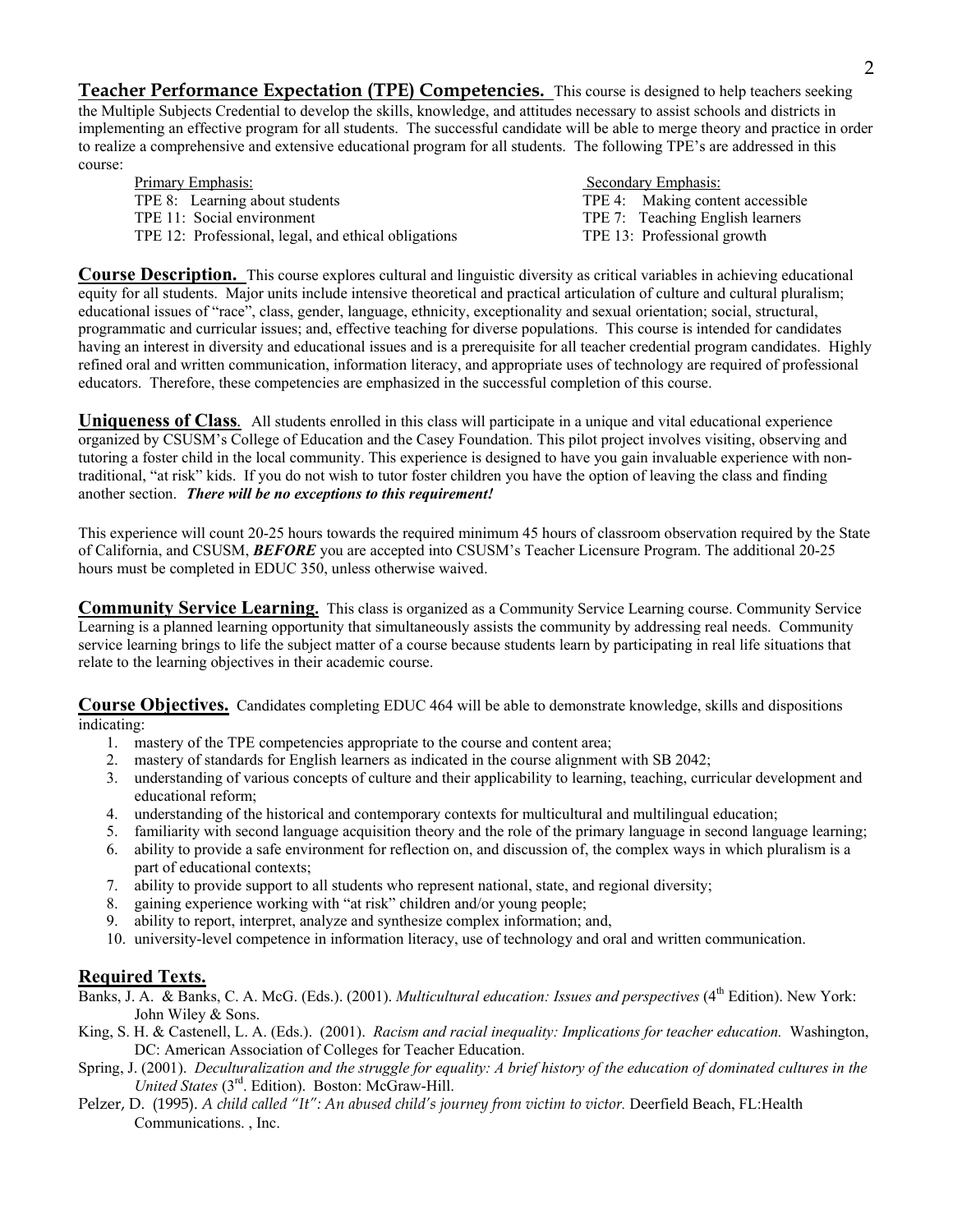**Course Outline (Calendar of Topics).** Candidates are reminded that the schedule is tentative and subject to change. All classes differ in candidate composition, ability levels and background preparation. Some topics may require additional articulation in order for credential candidates to make meaning of specific topical material. It is more important to build understanding and meaning-making than it is to cover all chapters and all topics. Therefore, the professor reserves the academic freedom to modify this calendar of topics to enhance the learning process.

| <b>SESSION/DATES</b> | <b>TOPICS</b>                                                                                                                                            | <b>READINGS</b>                         |
|----------------------|----------------------------------------------------------------------------------------------------------------------------------------------------------|-----------------------------------------|
| $1 - 1/26$           | Introduction and course overview. Foster children as a diversity issue                                                                                   | None                                    |
| $2 - 2/2$            | The nature of culture. Context for culture. Cultural contact and intercultural<br>interaction.                                                           | Banks, Chs. 1, 2, 3<br>Pelzer, pp. 1-98 |
| $3 - 2/9$            | Childhood transitions $\&$ the workforce. Historical perspectives in multicultural<br>education. Development of multicultural education as a discipline. | Pelzer, pp. 99-174<br>Banks, Chs. 9, 11 |
| $4 - 2/16$           | Topics continue                                                                                                                                          | Same                                    |
| $5 - 2/23$           | Education of dominated cultures in the USA<br>In-class processing of Deculturalization                                                                   | Spring (entire text)                    |
| $6 - 3/1$            | Gender issues in the classroom<br>In-class discussion of personal histories. Personal History papers due.                                                | Banks, Chs. 6, 7, 8                     |
| $7 - 3/8$            | Class, religion and exceptionality. 1 <sup>st</sup> half of Journal due.                                                                                 | Banks, Chs. 4, 5, 13,<br>14, 15         |
| $8 - 3/15$           | Educational support for youth in transition                                                                                                              | None                                    |
| $9 - 3/22$           | Critical analysis and processing of Race and Racial Inequality                                                                                           | King/Castenell<br>(entire text)         |
| $10 - 4/5$           | Language acquisition. Role of primary language in L2 development                                                                                         | Banks, Ch. 12                           |
| $11 - 4/12$          | Language acquisition. ELD and SDAIE                                                                                                                      | Handouts in class                       |
| $12 - 4/19$          | Multicultural reform agenda: curricula, pedagogy & community                                                                                             | Banks, Chs. 10, 16,<br>17               |
| $13 - 4/26$          | Research presentations: Groups $1 - 3$                                                                                                                   | None                                    |
| $14 - 5/3$           | <b>Research Presentations: Groups 4-6</b>                                                                                                                | None                                    |
| $15 - 5/10$          | Course summary. Course evaluation.<br>Assignments Due: Final Outcome Assessment and 2 <sup>nd</sup> half of Journals.                                    | None                                    |

### **COURSE REQUIREMENTS**

#### **Assignments:**

All assignments are due on the dates indicated. Written assignments must be word processed, double-spaced, paginated, and have 1" margins on all sides. Your name and the CRN for your section must appear at the top right of the first page, except as noted for the research paper assignment. Page limitations are not given as writing styles differ. You are expected to make your written assignments as long (or as short) as it takes you to respond to all elements of the assignment and make your point(s). It is expected that all assignments will reflect university-level composition and exposition. Use of electronic spelling and grammar checking is encouraged.

| 1. Personal History                      | $15$ pts. | Due Week 6              |
|------------------------------------------|-----------|-------------------------|
| 2. Group Research Paper and Presentation | 35 pts.   | Due Week 13             |
| 3. Tutoring Journal                      | 10 pts.   | Ongoing                 |
| 4. Discussion Board                      | $15$ pts. | Ongoing                 |
| <b>5. Outcome Assessment</b>             | $15$ pts. | Due Week 15             |
| 4. Attendance and Participation          | 10 pts.   | <b>Assessed Week 15</b> |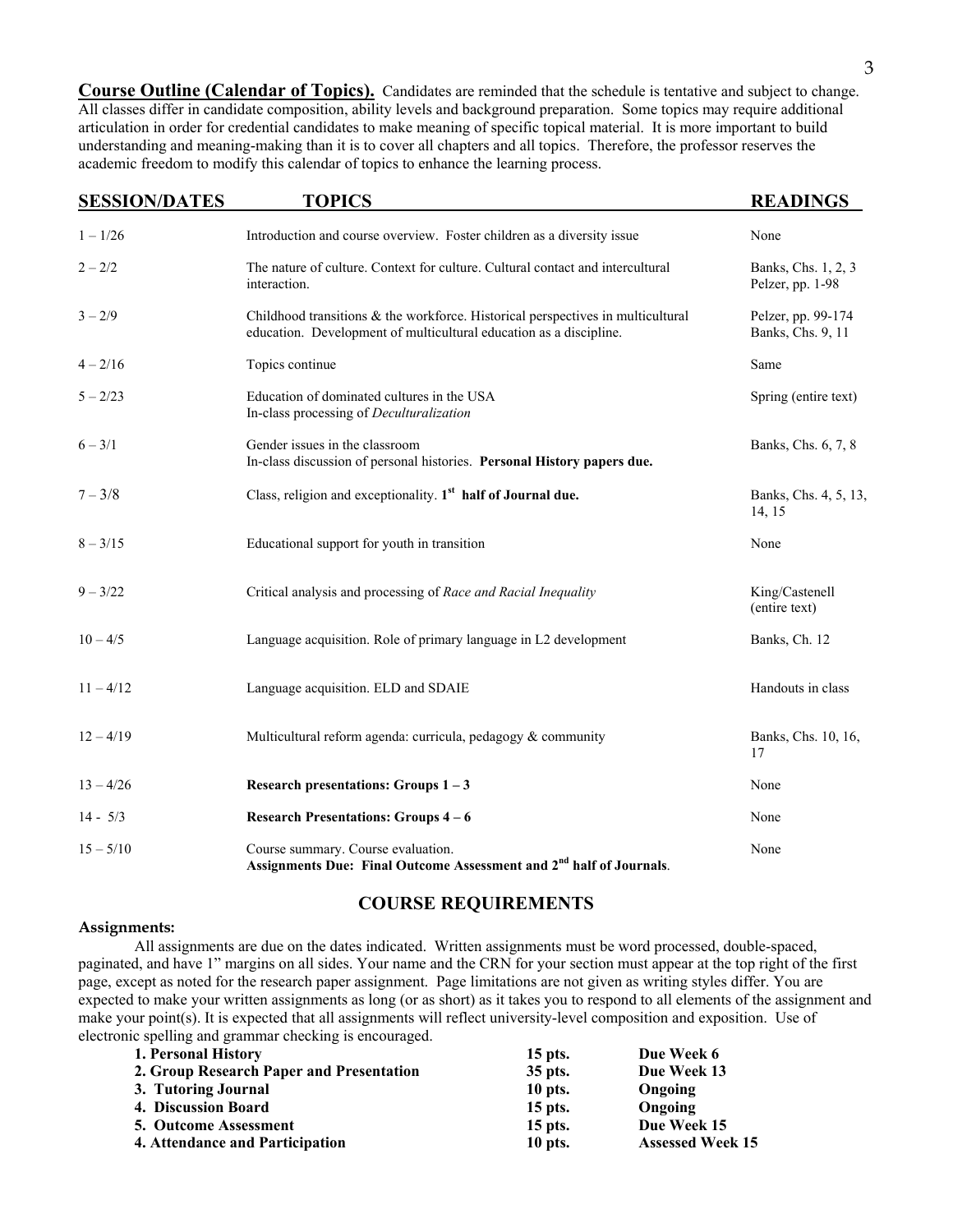### **1. Personal History.** (15 points).

The purpose of this assignment is to provide you the opportunity to examine your own culture. Write a narrative essay about your own life, describing the experiences that have shaped your views of "race", culture, and issues of diversity. Reflect on your own experiences in terms of your cultural reference, your family background, your interactions with others unlike yourself, and other factors determined by your own circumstances and your upbringing. In this assignment, you will explore within yourself, and commit to written form:

- (1) your identity as a learner,
- (2) your identity as a member of a particular cultural/racial/ethnic group, and
- (3) how this affects your potential as a teacher.

Include SPECIFIC examples of events and situations that you feel shaped your views on these issues. Be sure to situate your examples in the context of assumptions about schooling and education. To the extent possible, relate your experiences to the theory and praxis in readings, class discussions and activities. **Be prepared to share your paper in small group and larger class discussions during the sixth week of instruction**.

```
(TPE 8, 11, 13)
```
#### **2. Group Research Paper and Presentation.** (25 points written/10 points oral).

In heterogeneous groups, you will develop, as a group, a research paper on an issue of *significance* in the field of multicultural education, which you will formally present to the class. The topic must be approved by the professor. Your research must include at least 3 sources from the ERIC database, at least 3 sources from the Internet, at least 3 print media sources, and at least one of the texts used in class. References must be exclusive of one another. These are the minimum requirements for an acceptable grade, therefore superior grades require greater breadth and depth of research.

The group's paper will include:

- 1. a cover page listing the title, a 2-3 paragraph/200 word abstract, and full names of all group members,
- 2. a narrative that describes the issue, including its historical context,
- **3.** a description of why the issue is significant in the field of education, **especially** (but not exclusively**) as it relates to foster children,**
- 4. your position on the issue and why you have taken that position,
- 5. a defense (rationale) for taking the position with appropriate references,
- 6. a conclusion regarding the issue, with recommendations for action,
- 7. an annotated bibliography of all references consulted, and
- 8. attachments such as your visual aids for the presentation, graphic organizers, or any supplementary material developed to enhance student learning.

The length of the paper is determined by the degree to which you articulate the requirements outlined above. Depth of analysis is more important than providing in-depth description. In other words, your paper should answer WHY and HOW, more importantly than WHO, WHAT, WHEN, or WHERE. The paper should be stapled together, and not placed in any kind of binder. Please put your effort into articulating the issues, not developing a time-consuming, computer-generated cover. **All papers are due Week 13, regardless of the day of your scheduled presentation.**

Your panel presentation will be 20 minutes in length. You will present a synopsis of your issue, accompanied by appropriate visual, aural and or tactile aids. The mode of presentation may include skits, simulations, debate, Socratic dialogue, or some other form of multi-modal presentation (PowerPoint, as example). You are cautioned NOT to read from the text of your paper. In addition to the 20 minute presentation, you will plan to respond to questions for no more than 10 minutes. Therefore, your group should be prepared to be "on" for  $1/2$  hour. It is a group responsibility to practice and time the presentation and Q & A session: presentations which are more than 3 minutes long or short of these parameters will have the grade reduced appropriately. At the time of your presentation, you will provide each classmate and the professor with a stapled handout, which includes Items 1, 7 and 8, above. (TPE 7, 8, 11, 12)

# **3. Tutoring Journal** (10 points).

You will maintain a private (secured) tutoring Journal to be submitted to me electronically as a Word file. I will review your journals on **3/8 and 5/10**. This is an ongoing activity for you, requiring a reflective assessment of each tutorial you provide for your assigned foster child. (TPE 4, 7, 8, 11, 12, 13)

### **4. Discussion Board** (15 points).

You are required to participate in the (asynchronous) class Bulletin Board which will be available on WebCT once it is established. Your discussions should be reflective and introspective, and should address issues, experiences, ideas, readings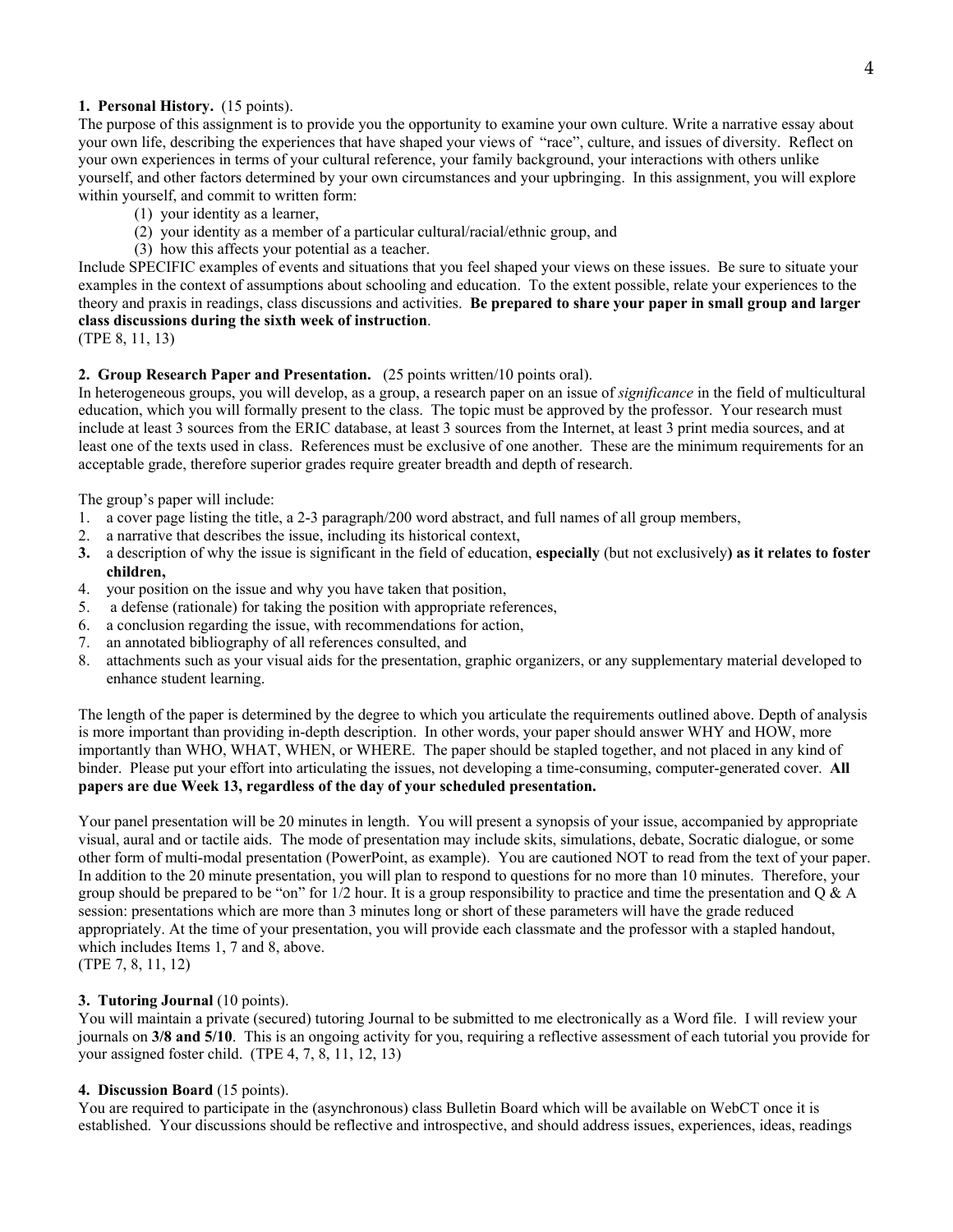and current events related to the course and course objectives. A minimum of one substantial, meaningful entry per week is expected. (TPE 4, 7, 8, 11, 12, 13)

#### **5. Outcome Assessment.** (15 points).

This is your opportunity to examine your own learning. You will select the most important learning or **closely related** set of learning you have acquired during the course. You will write in detail:

- (1) what you learned,
- (2) how you knew you were learning something of significance (assessing your own learning),
- (3) how this learning is meaningfully connected to your experiences while tutoring foster children
- (4) how this will shape your attitudes and behaviors as a teacher or in future intercultural interaction, and
- (5) how you will demonstrate overall "cultural competence" (as this definition is developed in class)

Emphasis is placed on your ability to synthesize data around the topic you select, your depth of reflective analysis, your ability to articulate the cognitive, behavioral and affective domains of your learning, and the relationship of this topic to your future growth and professional practice. **Final outcome assessments are due on the last class day**. (TPE 4, 13)

#### **Attendance and Participation.** (10 points).

.

Daily reflections, Quickwrite activities, participation in dialogue and other in-class assignments are counted as part of the participation points.

The Governance Community of the College of Education adopted the following policy on 12/19/97:

#### COLLEGE ATTENDANCE POLICY

*Due to the dynamic and interactive nature of courses in the College of Education, all students are expected to attend all classes and participate actively. At a minimum, students must attend more than 80% of class time, or s/he may not receive a passing grade for the course at the discretion of the instructor. Individual instructors may adopt more stringent attendance requirements. Should the student have extenuating circumstances, s/he should contact the instructor as soon as possible.* 

Attendance and participation are especially important since the course deals with complex material processed in a variety of ways. Structured interactions, group processes, oral presentations, guided discussion of readings, and self-disclosure exercises are the norm. **Students are expected to have read assigned materials by the date indicated in the syllabus, and should be prepared to discuss readings individually or in variously structured groups.** The degree of your engagement in these processes forms the basis for points assigned. Due to the fast paced and highly interactive nature of the course, regular attendance and full participation are expected: teaching and learning is difficult (if not impossible) if one is not present for and engaged in the process. Therefore, the above College Attendance Policy is amplified as follows:

- 1. Missing more than 1 class meeting will result in the reduction of one letter grade.
- 2. Arriving late or leaving early on more than two occasions will result in the reduction of one letter grade.
- 3. Illness and emergency circumstances will be considered/negotiated on a case-by-case basis.

These measures should not be considered punitive, as students are expected to establish appropriate personal, academic and career-ladder priorities. Therefore these measures should be viewed as taking appropriate individual responsibility for one's own learning in a democratic, collaborative and reciprocal-learning environment. (TPE 12, 13).

### **GRADING**

*Grading Scale:* A=93+, A-=90-92, B+= 87-89, B=83-86, B-= 80-82, C+=77-79, C=73-76, C-= 70-72, D+=67-69, D=63-66, D-= 60-62, F=59 or lower Students taking EDUC 364 as a prerequisite for teacher credential and graduate programs are reminded that the College requires completion of this course with a C+ or higher.

 *Submission Schedule:* Work submitted late, but within one week of the due date will be reduced by one letter grade. Work received over one week late will receive no credit.

*Grading Emphasis*: Each written assignment will be graded approximately 85% on content and context (detail, logic, synthesis of information, depth of analysis, etc.), and 15% on mechanics (grammar, syntax, spelling, format, uniformity of citation, etc.). All citations, where appropriate, will use APA format. Consult Library Services for the *Manual of Citation of the American Psychological Association,* or other guides to citation such as www.apastyle.org/index.html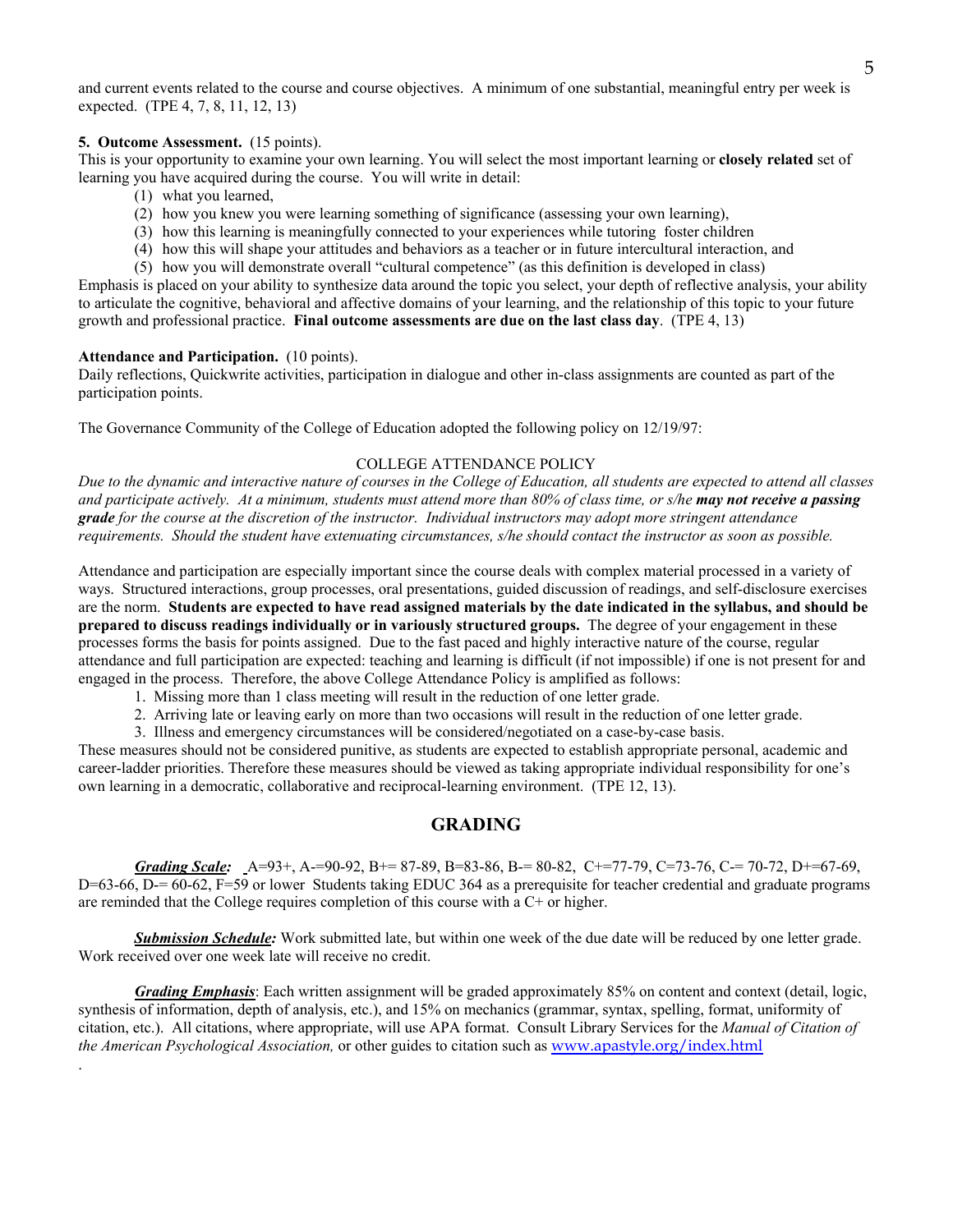# **GENERAL CONSIDERATIONS**

*Academic Honesty:* It is expected that each student will do his or her own work, and contribute equitably to group projects and processes. If there is any question about academic honesty, consult the University Catalog or the Semester Schedule.

*Appeals:* Every student has the right to appeal grades, or appeal for redress of grievances incurred in the context of any course. Disputes may be resolved informally with the professor, or through the formal appeal process. For the latter, consult the Interim Associate Dean, Dr. Peggy Kelly.

*Ability:* Every student has the right to equitable educational consideration and appropriate accommodation. Students having differing ability (mobility, sight, hearing, documented learning challenges, first language/English as a second language) are requested to contact the professor at the earliest opportunity. Every effort will be made to accommodate special need. Students are reminded of the availability of Disabled Student Services, the Writing Center, technology assistance in the computer labs, and other student support services available as part of reasonable accommodation for special needs students.